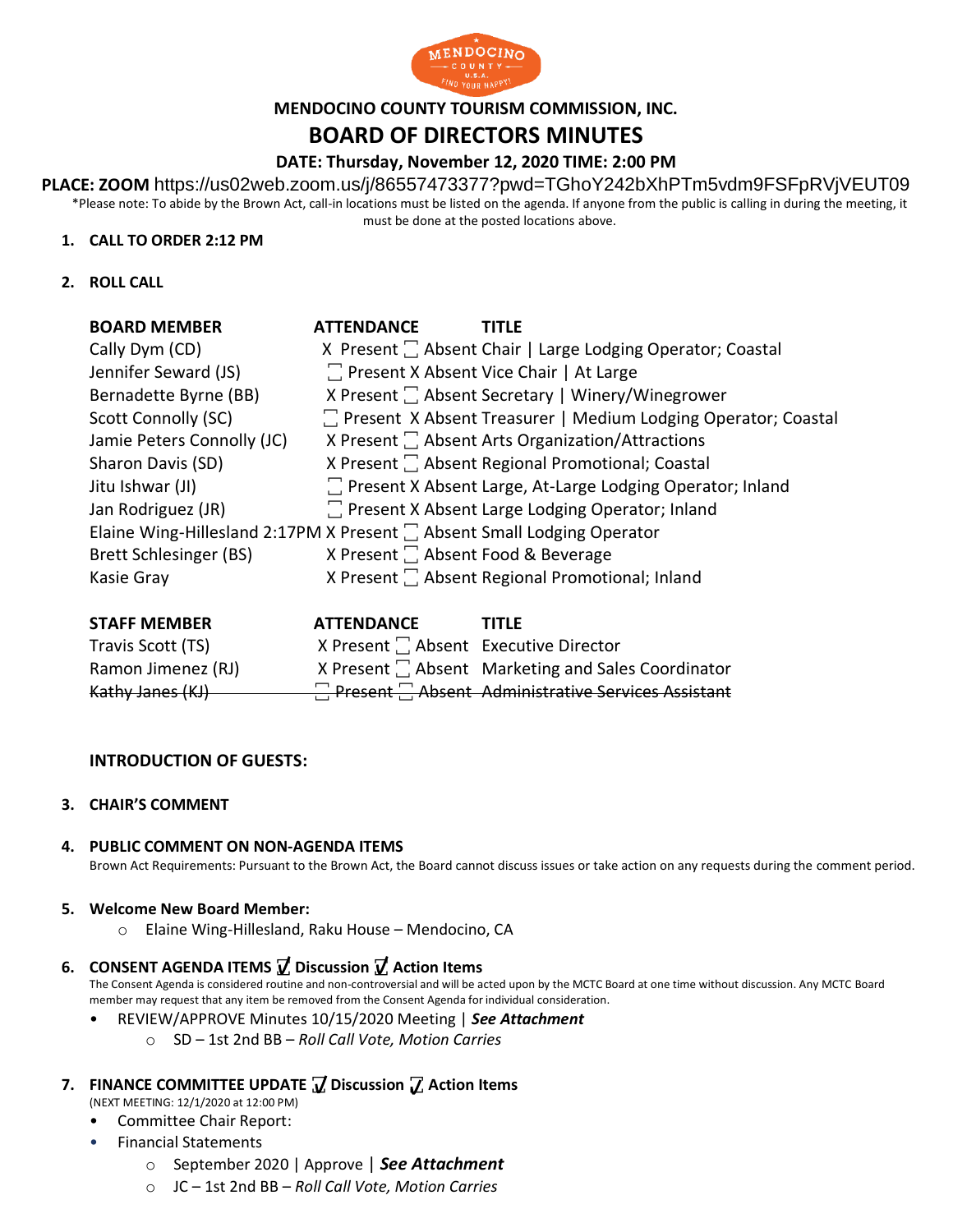o

- Recommendation from Finance Committee: Corragio Group/Strategic Plan Update| BoD to approve increase of 2020/2021 overall spending by 3.15% or \$25,461.80 (unbudgeted) in account 7080 to be used to engage with Corragio Group to update the MCTC/VMC strategic plan| *See Attachment(s)* |*APPROVE*
	- o BB 1st 2nd JC *Roll Call Vote, Motion Carries*

# **8. FESTIVAL/MARKETING COMMITTEE UPDATE ꙱ Discussion**

(NEXT MEETING: 12/1/2020 at 10:00 AM)

- Committee Chair(s) Report:
	- o Festival:
		- **Dur View of Fall has been working very well**
		- To continue in that model, we will use room to roam to celebrate all the things to do in Mendocino County safely and outdoors
	- o Marketing:
- Staff Report:
	- o PR Update– *See Attachment*
		- USA Today picked up on our pitch and received 26 publications
	- o Crab Feast/Winter Campaign Update
	- o Room to Roam Logos– *See Attachment*
		- Will use the logo in some of VMC's future marketing
	- o Fall Campaign Analytics *See Attachment*
	- o Website booking link *See Attachment*
	- o Social Media Stats & Google Analytics *See Attachment*
	- o North of Ordinary Video Shot(s)
		- Inland shoot complete, Coastal shoot scheduled (Weather pending)

### **9. ORGANIZATIONAL DEVELOPMENT COMMITTEE UPDATE**  $\boldsymbol{\mathcal{U}}$  **Discussion**  $\boldsymbol{\mathcal{C}}$  **Action Items<br>(NEVT MEETING: TRD)** (NEXT MEETING: TBD)

- MCTC BoD election results:
	- o Elaine Wing-Hillesland, Small Lodging Operator
	- o Scott Connolly, Medium Lodging Operator
	- o Raakesh Patel, Large Lodging Operator, Inland
- BID Candidates (awaiting county appointment)
	- o Cindi Wagner
- January Board Retreat Update

# **10. EXECUTIVE DIRECTOR REPORT ꙱ Discussion꙱ Action Items**

- o MOVE 2030
- o Quarterly Report (July September 2020) *See Attachment* o Will be up for approval at next meeting
- o Update on Annual Report
- o In process
- o Cannabis Update
	- o Aiming to have it ready by January
- o Hotel Partner Contact Information Project
	- $\circ$  Project has been completed. Need to follow up with 15 out of the 800+ contacts
- o Committee Recruitment
	- o Sharon Haag Nelson Family Vineyards Festival Committee
	- o Margarret Padroni Festival Committee
	- o Laura Cover Wildflower Boutique Motel Marketing Committee

## **11. FUTURE AGENDA ITEMS ꙱ Discussion**